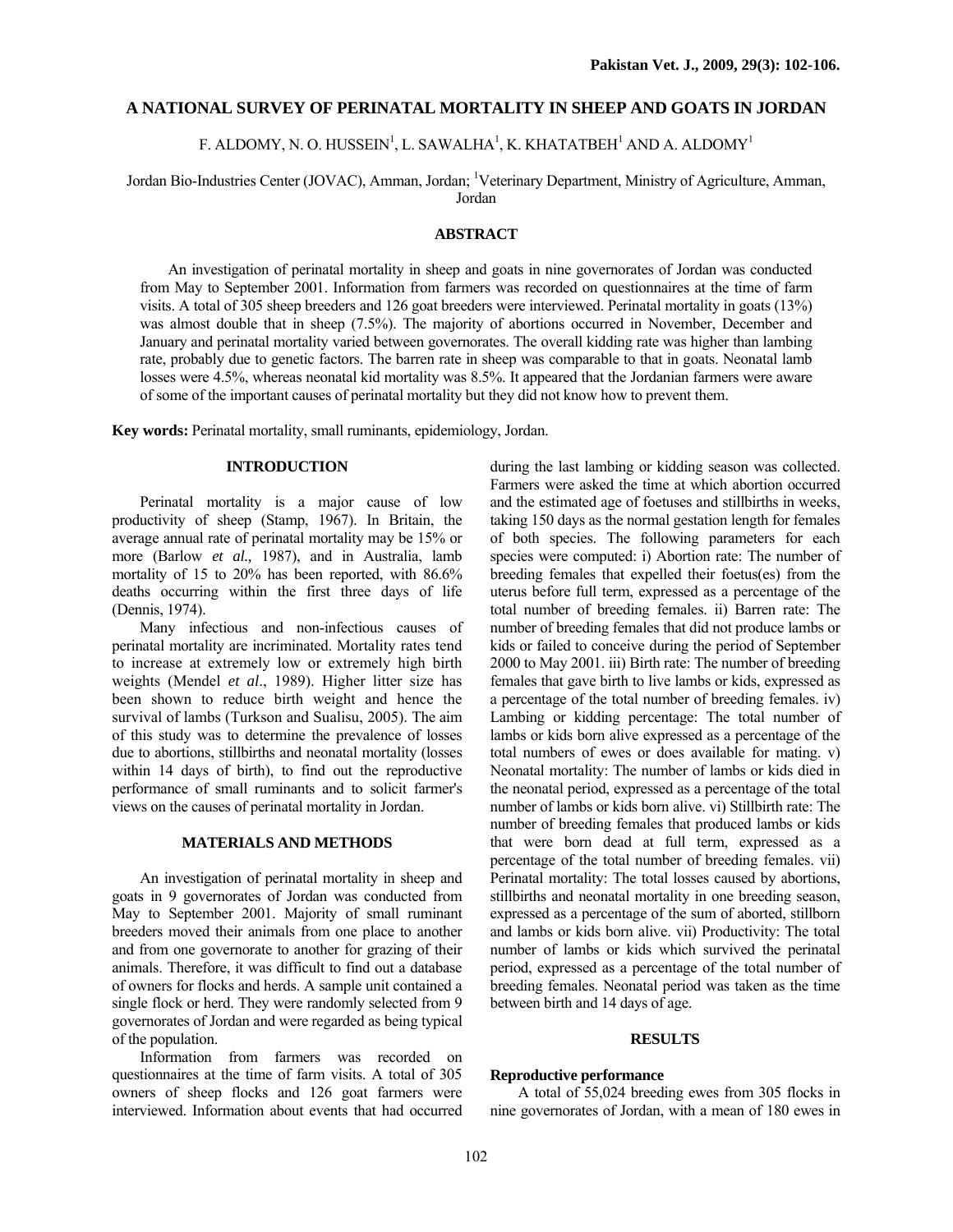each flock were included in the study. Out of these, 2,918 (5.3%) were barren, while 50,470 (91.7%) gave birth to live lambs. The total number of lambs born alive was 53,255, giving a lambing percentage of 96.7. Among the latter group, 47,758 (94.6%) ewes produced singles, 2,639 (5.2%) produced twins and 73 (0.1%) produced triplets.

Flock size ranged from 30 to 2,000 ewes. The average ratio of ewes per breeding ram was 25:1 with a range of 1:1 to 100:1 in different flocks.

The breeding performance of 305 sheep flocks is summarized in Table 1. The highest productivity (95.7%) was observed in Jordan Valley and the lowest (84.8%) was recorded in Irbid governorate. The average productivity was 90.5%. The highest barren rate (9.3%) was recorded in Karak governorate and the lowest (4.3%) was recorded in Amman governorate. The overall lambing percentage was 96.7% and the birth rate was 91.7%.

For goats, 126 herds surveyed from nine governorates of Jordan contained 8,356 breeding does. Mean herd size was 66 does with a range from 15 to 275. The herds contained 349 breeding bucks, a mean of one buck for every 25 does. Numbers of bucks in each herd ranged from one to 16. Of the 8,356 does recorded, 7.3% were barren. In individual herds, the barren rate ranged from 0 to 9.6%. The number of does which gave birth to live kids was 7,373 (88.2%). Among these, 5,362 (72.7%) does gave birth to singles, 1,834 (24.9%) gave birth to twins,  $177$  (2.4%) gave birth to triplets and seven  $(0.1\%)$ gave birth to quadruplets.

A summary of the breeding performance of the 126 goat herds is shown in Table 2. The highest productivity (176.7%) was recorded in Mafrak, whereas the lowest productivity (82.3%) was recorded in Madaba governorate. The highest barren rate (16.3%) was seen in Madaba, while the lowest was in Mafrak (1.9%). The overall kidding percentage was 114.5 and the birth rate was 88.2%.

### **Perinatal mortality**

Of the 55,024 ewes recorded, 1,184 (2.2%) aborted and 452 (0.8%) produced stillbirths. Percentages of the flock that aborted varied from none to 22.2%. Of the 305 flocks surveyed, 142 (46.5%) flocks had no history of abortion. As shown in Table 3, the highest percentage of flocks affected by abortion was in the Amman governorate (80%), while the lowest percentage affected was in the Zarka governorate (21.7%). The highest abortion rate was seen in Irbid governorate (4.3%) and the lowest (0.4%) was in Zarka governorate (Table 3).

Of the 305 sheep flocks surveyed, 142 (46.5%) had no history of abortion. In most of the flocks (53.4%), abortions occurred in November-January, while the least numbers of flocks with abortions were recorded in June. The majority of the abortions occurred in the last trimester, mostly within the last four weeks of gestation.

In 1,184 aborted ewes, 63% were from the age group

3-5 years old, 25% were in 1-2 years age group, while the age group above 5 years showed the least number of abortions (12%). Neonatal lamb losses were recorded in 226 (74%) of 305 flocks surveyed, and overall, 4.5% of lambs died in the neonatal period.

For goats, of the 8,356 does recorded, 272 (3.3%) aborted and 1.2% showed stillbirths. The percentage of herds affected by abortion was highest in Jarash (21%) and lowest in Karak and Mafrak governorates (2% each). The highest abortion rate was recorded in Karak (11.2%) and the lowest was in Mafrak (Table 4).

Considering age, the highest abortion rate (60%) was recorded in 3-5 years old does, followed by 23% in 1-2 years old animals and 17% in above 5 years old age group. In herds with abortion, most abortions occurred in November-January and the least was recorded in April. Only 62 (49.2%) herds had a history of abortion. Most abortions occurred in the last 7 weeks of pregnancy. Of 9,561 kids born alive, 816 (8.5%) died within the neonatal period.

#### **Farmer's opinions regarding perinatal mortality**

The majority of farmers (65%) believed that abortion in ewes was due to non- infectious causes such as trauma  $(22\%)$ , lack of food  $(30\%)$ , congenital defects  $(2\%)$ , overfeeding (5%) and food poisoning (6%), whereas 35% farmers believed that abortion was due to infectious agents such as sheep pox, Brucella, Clostridia, contamination of water with deleterious microbes, mycotic and other unknown causes. Other factors considered by farmers to be causes of neonatal mortality were: mastitis in the dam, lamb paralysis, mismothering and overfeeding of lambs.

Goat breeders believed that causes of prenatal mortality in goats were, in order of importance, lack of feed, Capri pox, poisoning especially plant poisoning, trauma, overfeeding and congenital defects. Farmers considered that the most important causes of neonatal loss were diarrhoea, cold and unknown infections.

#### **DISCUSSION**

Perinatal mortality is a problem in sheep and goats worldwide and may vary from region to region within the same country and from one year to another year, depending on the relation between environment, pathogens and the host. Speedy *et al.* (1976) reported that perinatal mortality is commonly a result of non-infectious causes. Influence of lambing during various seasons on sheep production has been studied by several authors (Demiroren *et al.*, 1995; Sormunen-Christian and Suvela, 1999; Hansen and Shrestha, 2002; Rosa and Bryant, 2003; Fisher, 2004).

Data from the present survey showed that perinatal mortality in goats (13%) was almost double that in sheep (7.5%). This finding agrees with that of Aldomy (1992), who reported the perinatal mortality in goats as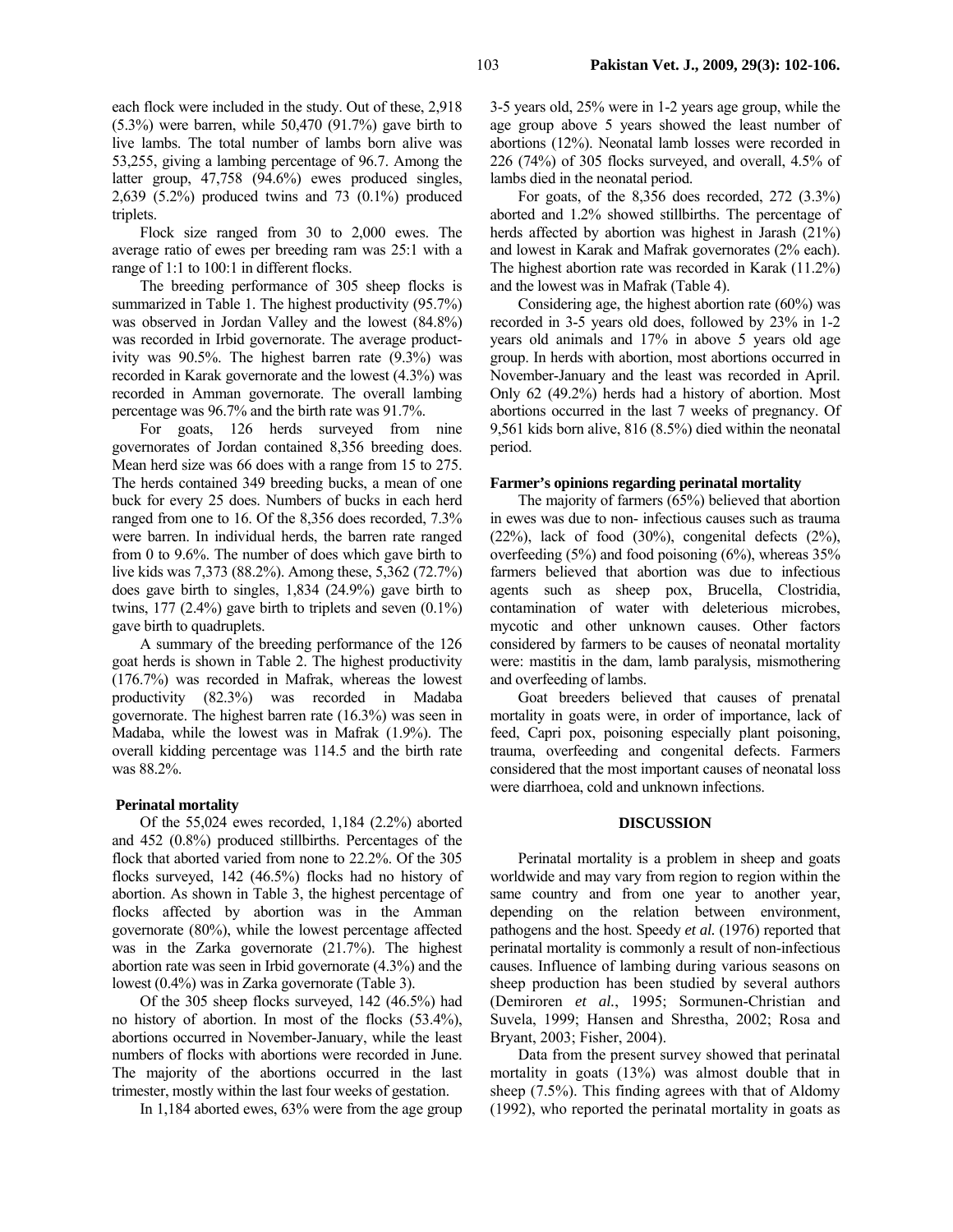Most of the perinatal mortality occurred in November, December and January in both species. This reflects the situation in Jordan, where lambing and kidding usually takes place in winter between October and March. Most breeders keep their animals under extensive system of management, but change to a semiintensive or intensive system in winter when lambing and kidding starts. This system may enhance the survival of pathogens and allow them to spread within flocks and herds. Several researchers (Ambruster *et al*., 1991; Notter *et al*., 1991; Gatenby *et al*., 1997) stated that perinatal lamb deaths, which occur around parturition, result in significant lamb losses and the extent of perinatal mortality depends mostly on the management system (Munir *et al*., 2008), but the major factors affecting lamb survival include age of lamb, litter size, birth weight, nutrition and parity of the ewe and season of birth.

The majority of abortions in sheep and goats occurred in the last month of gestation. Infectious diseases such as brucellosis, campylobacteriosis, toxoplasmosis, chlamy-diosis and Q fever usually cause abortion in late gestation, therefore, special attention should be paid towards looking for them. They can be of considerable economic importance to the sheep and goat industry. As they are zoonotic in nature, they are also of concern for the public health.

Older ewes and does had lower abortion rates compared to younger age groups. This also suggests infectious causes of abortion because older animals usually have a higher level of immunity against infection than younger animals. The middle age group of animals were from three to five years old, the reason why this group was not divided into smaller groups was because farmers were unable to remember sufficient details to allow further subdivision.

Although the barren rate in sheep (5.3%) was comparable to that in goats (7.3%), majority of barren ewes came from desert areas and according to farmers opinion poor fertility was associated with lack of feed. The year of 2000-2001 was a dry year, with poor pastures in the desert. Comparatively few goats are grazed in the desert. However, poor nutrition is not the only cause of infertility and infectious diseases should also be considered as causes. Reasons for barrenness may include poor and imbalanced nutrition, use of old breeding females, congenital problems, hormonal imbalance and infectious diseases. Barren animals may remain in anoestrus, may not conceive, may conceive but the embryo fails to survive. The barren rate may be reduced by culling old animals and those that have been barren previously before tupping and replacing with young animals from within the same flock. An annual replacement rate of 20% is recommended. When replacements are bought from the market, it is advisable to keep them apart from the rest of the flock before monitoring

The overall kidding rate was higher than the lambing rate, which might have been due to genetic factors because most of the local breeds of goats which normally gave birth to single kids were crossbred with Shami goats, a high yielding goat which normally produces twins and triplets and occasionally quadruplets. Only 5.2% of ewes gave birth to twins and one of every 5000 ewes gave birth to triplets. None of the ewes gave birth to quadruplets, whereas 24.9% of does gave birth to twins. Similar findings have been reported in sheep and goats in Jordan (Aldomy, 1992). The overall ratio of breeding rams to breeding ewes in the survey area was 1:24, whereas the ratio of bucks to does was 1:25. These are acceptable ratios.

them for infectious disease such as brucellosis.

It seems that the Jordanian farmers were generally aware of some of the important causes of perinatal mortality but they did not know how to prevent such losses. This can be achieved by better communication with farmers through different types of media, education and extension programmes, seminars and training. Vaccination campaigns can deal with some specific causes of perinatal losses. However, each problem cannot be solved without an understanding of the epidemiology of the disease concerned and an ability to diagnose it.

## **Acknowledgements**

The authors are greatly indebted to Dr. Tony Wilsmore for reading the manuscript. Cordial thanks are due to our friends and colleagues in State Veterinary Clinics for their support and cooperation. The authors wish to thank the Ministry of Agriculture, Government of the Hashemite Kingdom of Jordan, the USAID MERC Project and the Tufts University, USA for supporting and financing this study.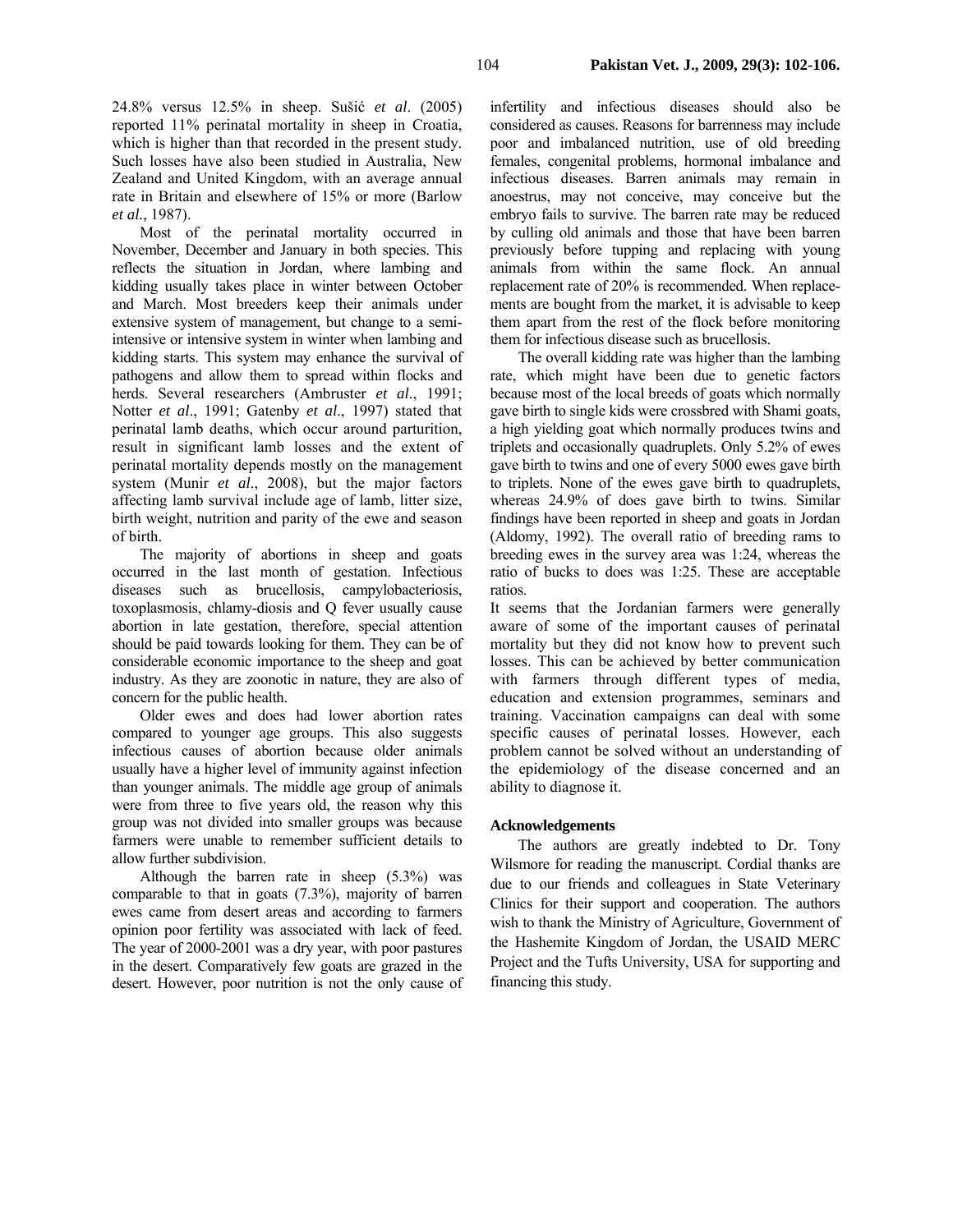| Governorate | Barren rate $(\% )$ | Birth rate $(\% )$ | <b>Lambing percentage</b> | Productivity (%) |
|-------------|---------------------|--------------------|---------------------------|------------------|
| Amman       | 4.3                 | 91.3               | 95                        | 92.1             |
| Irbid       | 5.2                 | 89.3               | 96.2                      | 84.8             |
| Jarash      | 4.6                 | 91.3               | 96.3                      | 90.2             |
| J.Valley    | 4.9                 | 90.6               | 97.4                      | 95.7             |
| Karak       | 9.3                 | 87.8               | 91.7                      | 87.6             |
| Madaba      | 6.0                 | 90.7               | 97.4                      | 93.4             |
| Mafrak      | 5.4                 | 92.5               | 95.8                      | 92.7             |
| Salt        | 5.3                 | 92.7               | 99.7                      | 95               |
| Zarka       | 4.7                 | 94.3               | 97.8                      | 95.5             |
| Overall     | 5.3                 | 91.7               | 96.7                      | 90.5             |

**Table 1: Breeding performance of 305 sheep flocks surveyed in Jordan**

# **Table 2: Breeding performance of 126 goat herds surveyed in Jordan**

| Governorate   | Barren rate $(\% )$ | Birth rate $(\% )$ | Kidding rate $(\% )$ | Productivity $(\% )$ |
|---------------|---------------------|--------------------|----------------------|----------------------|
| Amman         | 13.2                | 82                 | 118.3                | 107.5                |
| Irbid         | 2.9                 | 91.4               | 125.8                | 117.2                |
| Jarash        | 6.8                 | 87.5               | 116.1                | 103.3                |
| Jordan Valley | 3.5                 | 90                 | 107.4                | 98                   |
| Karak         | 6.6                 | 85.9               | 93.3                 | 85.6                 |
| Madaba        | 16.3                | 81.3               | 89.3                 | 82.3                 |
| Mafrak        | 1.9                 | 97.2               | 181                  | 176.7                |
| Salt          | 4.3                 | 93.3               | 109.1                | 97                   |
| Zarka         | 10.4                | 86.2               | 106.6                | 102.3                |
| Overall       | 7.3                 | 88.2               | 114.5                | 104.8                |

**Table 3: Percentages of flocks affected by abortion, abortion rates in affected flocks and percentages of sheep that aborted in different governorates** 

| Governorate   | <b>Flocks affected by</b><br>abortion $(\% )$ | <b>Abortion rates in</b><br>affected flocks $(\% )$ | <b>Percentage of sheep</b><br>aborting in governorates |
|---------------|-----------------------------------------------|-----------------------------------------------------|--------------------------------------------------------|
| Amman         | 80                                            | 4.6                                                 | 3.8                                                    |
| Irbid         | 61.9                                          | 6.1                                                 | 4.3                                                    |
| Jarash        | 71.1                                          | 3.7                                                 | 2.7                                                    |
| Jordan valley | 75                                            | 0.7                                                 | 3.3                                                    |
| Karak         | 29.6                                          | 5.9                                                 | 2.4                                                    |
| Madaba        | 52.3                                          | 3.3                                                 | 2.2                                                    |
| Mafrak        | 53.6                                          | 2.2                                                 | 1.8                                                    |
| Salt          | 48.6                                          | 2.1                                                 | 1.3                                                    |
| Zarka         | 21.7                                          | 1.2                                                 | 0.4                                                    |
| Overall       | 53.4                                          |                                                     | 2.2                                                    |

|  |                        |  | Table 4: Abortion shown as percentages of herds affected and individuals affected within the herds in the |  |  |  |  |  |  |
|--|------------------------|--|-----------------------------------------------------------------------------------------------------------|--|--|--|--|--|--|
|  | different governorates |  |                                                                                                           |  |  |  |  |  |  |

| Governorate   | %age of herds affected by abortion Mean abortion rates | $(\%)$ | <b>%age of does aborting in the</b><br>governorate |
|---------------|--------------------------------------------------------|--------|----------------------------------------------------|
| Amman         |                                                        | 5.9    | 3.3                                                |
| Irbid         |                                                        | 6.8    | 4.7                                                |
| Jarash        | 21                                                     | 5.5    | 4.2                                                |
| Jordan Valley |                                                        | 7.1    | 4.3                                                |
| Karak         |                                                        | 11.2   | 6.6                                                |
| Madaba        |                                                        | 4.8    | 2.4                                                |
| Mafrak        |                                                        | 2.7    | 0.6                                                |
| Salt          | 10                                                     | 4.2    | 1.6                                                |
| Zarka         |                                                        |        | 1.3                                                |